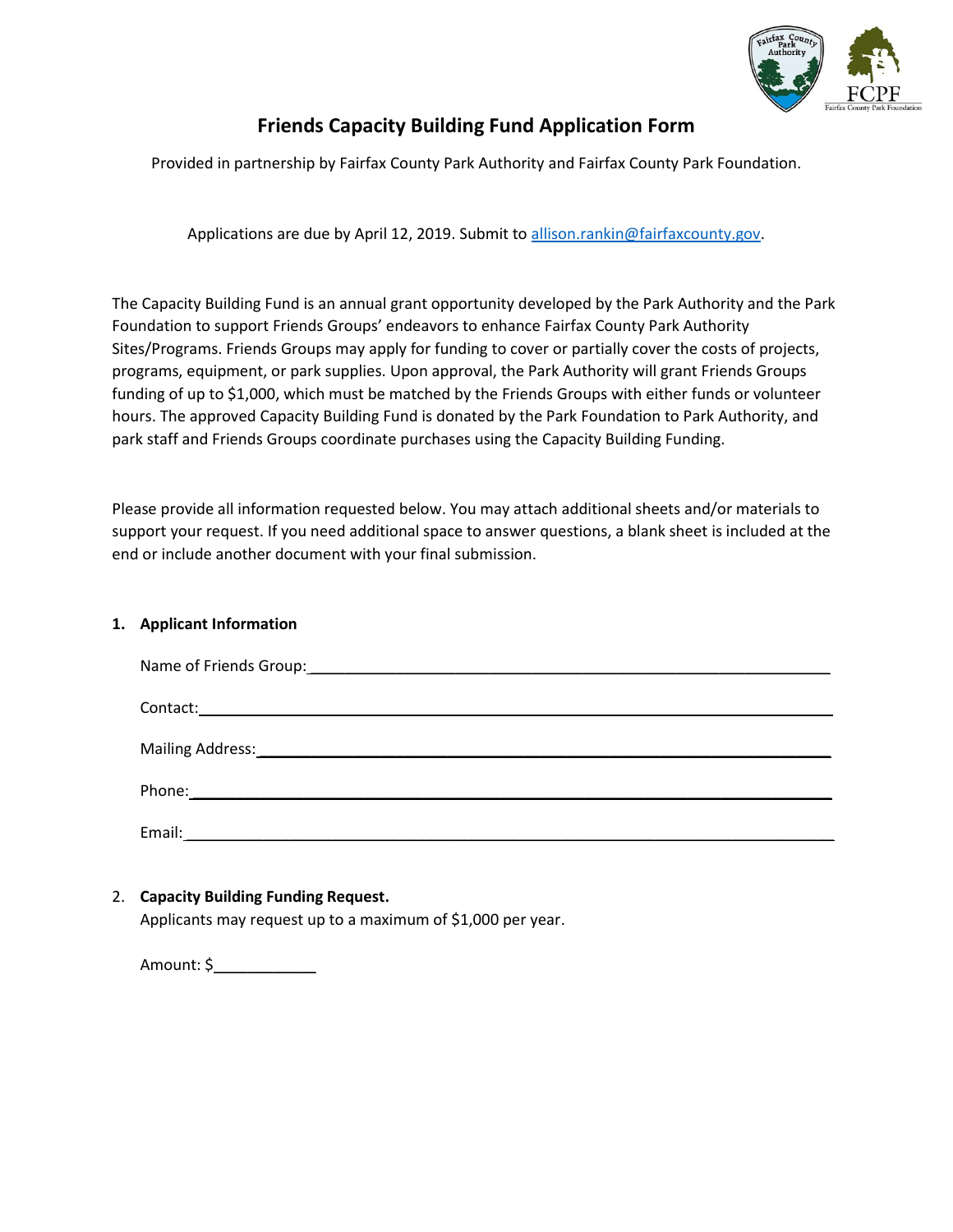### **3. Project Description**

Provide a title and a description of the project, program, equipment, supplies, etc. for which the Friends Group will use Capacity Building Funding. The description should include a detailed explanation of the proposed project, such as drawings or mock-ups as applicable, project timeline, or other relevant information. Provide as much detail as you can to help evaluators clearly understand your project. Funding cannot be used for previously completed projects.

## **4. Public Benefits**

Explain why your project is important, why it is needed, and whom it will benefit?

### **5. Costs**

a. Fill out the table below and provide details of how the funds will be used, specification of materials/services proposed for purchase, and the associated costs. CBF funds cannot be used for administrative costs.

| Materials/services | Cost |
|--------------------|------|
|                    |      |
|                    |      |
|                    |      |
|                    |      |
|                    |      |
|                    |      |
| <b>Total</b>       | Ś    |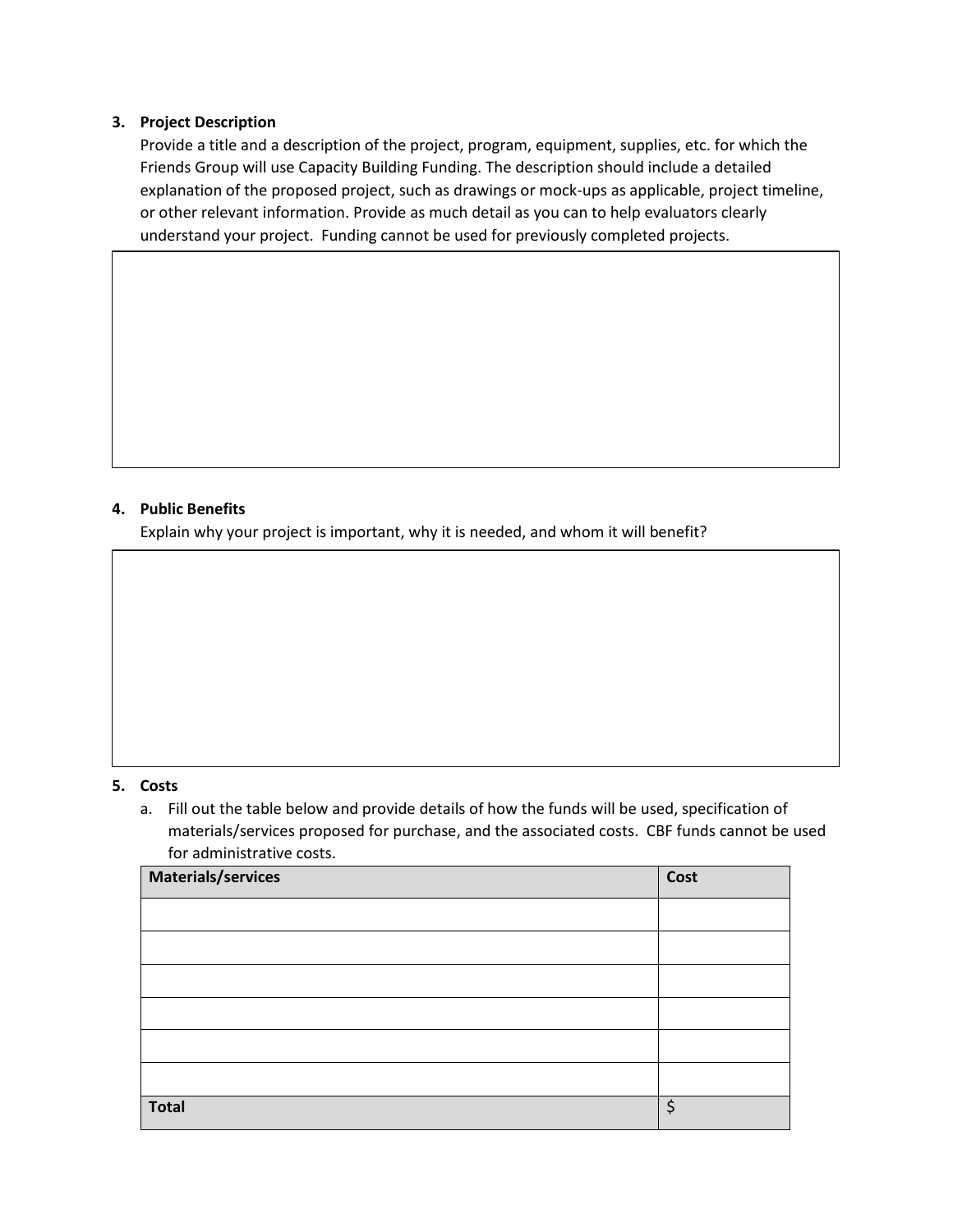b. Does \$1,000 cover the total cost of the project, equipment, program, etc.? If no, do you currently have appropriate funding to cover the rest of the cost or is this a future project?

## **6. Matching**

How will you match the Capacity Building Fund? Identify donations or in-kind services below. If the Friends Group will match the fund with volunteer hours, use the formula below to calculate how many volunteer hours will equal the amount of funding requested.

- \_\_\_\_ Cash donations to the Park Authority (through the Park Foundation)
- \_\_\_\_ In-kind services (i.e. volunteer hours)

To calculate the number of volunteer hours needed to match the Capacity Building Funding, divide the total amount of Capacity Building Funding requested and approved by the federal value of volunteer time per hour (\$23.07). If \$1,000 is requested and approved, then the total number of volunteer hours needed to match the funding is 43.35 hours.

Matching Formula:

 $\frac{1}{2}$  /\$23.07 = \_\_\_\_\_\_\_\_\_\_\_\_ hours of volunteer hours to match the funding request

**Thank you for submitting a Friends Capacity Building Fund application! Park Authority staff will be in contact with you.**

Applicant Signature: \_\_\_\_\_\_\_\_\_\_\_\_\_\_\_\_\_\_\_\_\_\_\_\_

Date: \_\_\_\_\_\_\_\_\_\_\_\_\_\_\_\_

| Park Authority Approval: |  |
|--------------------------|--|
|--------------------------|--|

Date: \_\_\_\_\_\_\_\_\_\_\_\_\_\_\_\_

Confirmation of Park Foundation Donation: \_\_\_\_\_\_\_\_\_\_\_\_\_\_\_\_\_\_\_\_\_\_

Date: \_\_\_\_\_\_\_\_\_\_\_\_\_\_\_\_